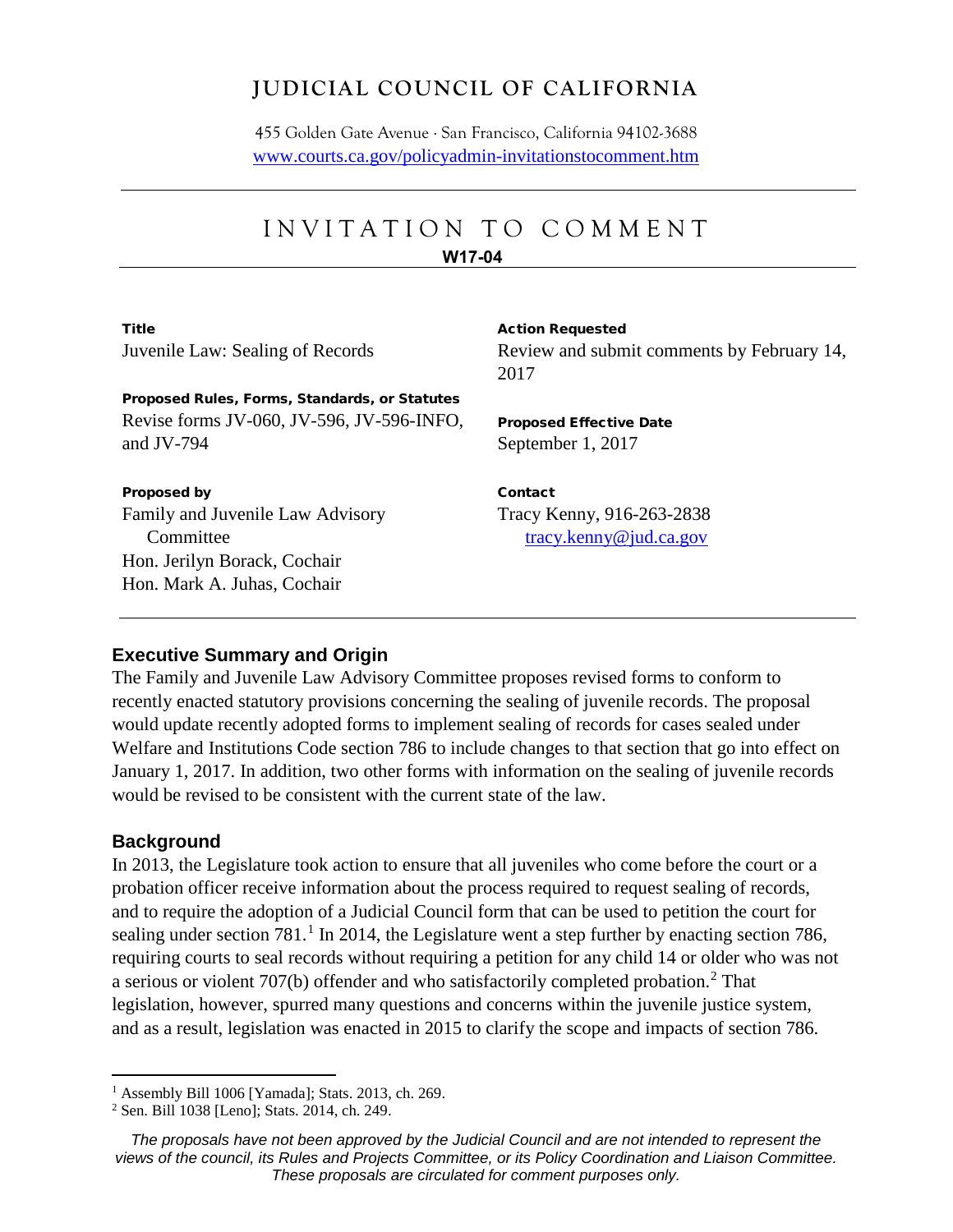Assembly Bills 666<sup>[3](#page-1-0)</sup> and 989<sup>[4](#page-1-1)</sup> both sought to clarify section 786 and remedy the ambiguities and concerns raised by stakeholders about the original legislation. In 2016, Assembly Bill 1945[5](#page-1-2) further amended section 786 to clarify some of its provisions and to expressly authorize the child welfare agency to access records sealed under section 786 for the purpose of identifying appropriate placements and services for children and nonminor dependents under their supervision.

# **The Proposal**

This proposal recommends revising one optional informational pamphlet, one optional sealing order form, a mandatory informational form, and the optional petition to terminate juvenile wardship to incorporate recent changes in juvenile records sealing law.

### **Revised form JV-060**

Form JV-060, *Juvenile Court—Information for Parents,* is an optional informational pamphlet designed to provide parents with information about juvenile delinquency court. The information is presented in a question-and-answer format and includes a question about the sealing of juvenile court records. The answer to that question needs to be revised and updated to reflect the new provisions of law that allow for the sealing of records as a matter of law under section 786 when probation is satisfactorily completed. The proposed revised answer provides information on sealing under section 786 as well as information about petitioning the court to seal records for those cases not sealed under section 786. In addition it references the two sealing information forms adopted effective July 1, 2016, as sources of further information.

In addition to sealing, other sections of form JV-060 are no longer accurate. The advisory committee proposes that these sections be updated along with the sealing section. Specifically, item 12, which discusses juvenile fitness hearings, was revised to reflect the changes in the law enacted by Proposition 57, the Public Safety and Rehabilitation Act of 2016, which changed the terminology concerning the transfer of jurisdiction from juvenile to criminal court.<sup>[6](#page-1-3)</sup> Items 21 and 22, which discuss the Division of Juvenile Justice (DJJ), were revised to reflect statutory changes that affect the availability of DJJ as a dispositional option. A minor revision was made to item 23 to clarify that a restitution order will become a civil judgment. Similarly, the discussion of the child's right to a lawyer in item 5 was revised to reference the recently approved rule related to delinquency attorney standards, California Rules of Court, rule 5.664. Minor grammatical modifications were also made.

 $\overline{a}$ 

<span id="page-1-0"></span><sup>3</sup> Stone; Stats. 2015, ch. 368

<span id="page-1-1"></span><sup>4</sup> Cooper; Stats. 2015, ch. 375

<span id="page-1-2"></span><sup>5</sup> Stone; Stats. 2016, ch. 858

<span id="page-1-3"></span><sup>6</sup> Other changes to rules and forms to implement Proposition 57 will be circulated separately in a proposal for that specific purpose, but because form JV-060 was part of this proposal, changes to this information form are included here to allow review of all the proposed changes to the form in one invitation.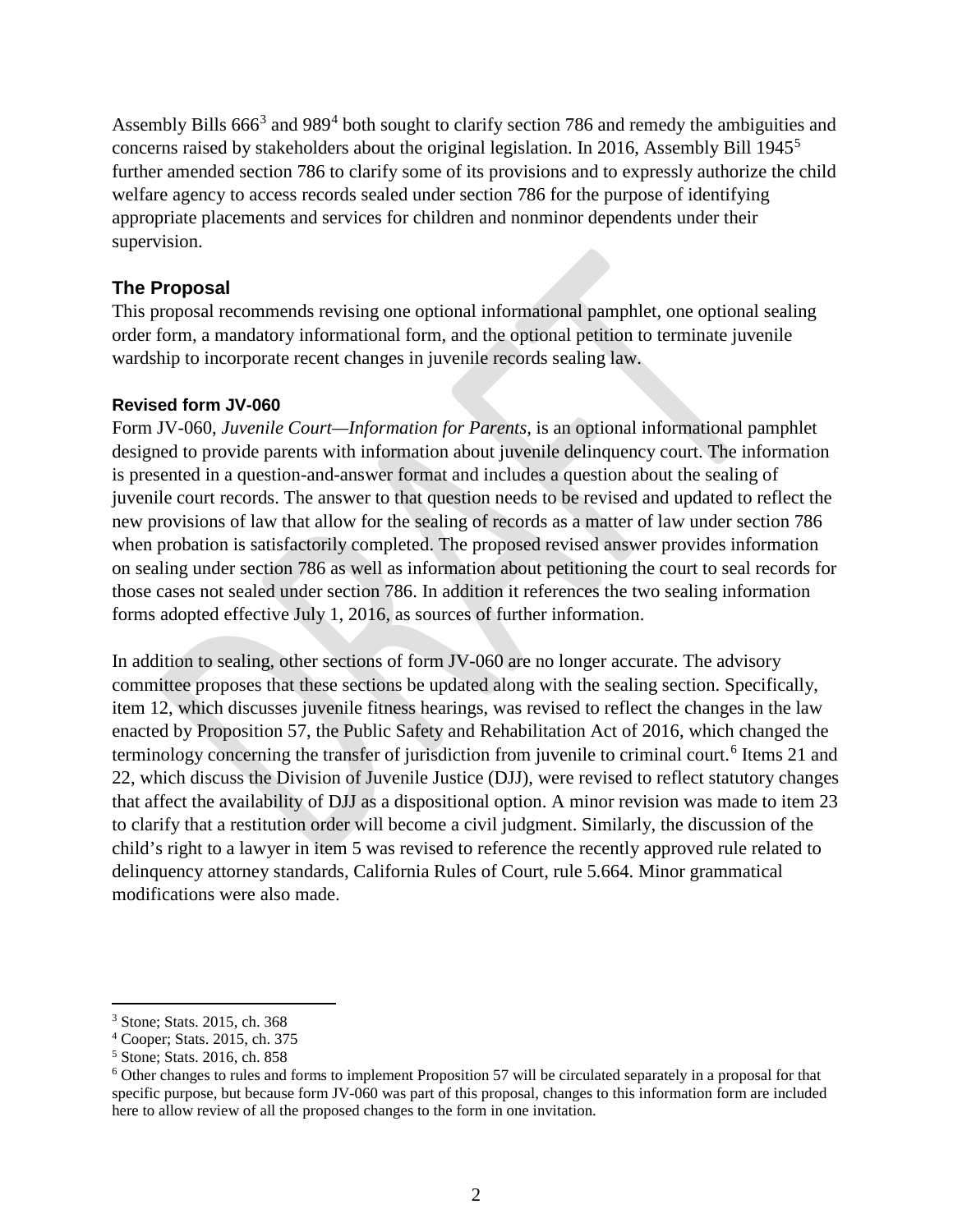#### **Revised form JV-596**

To assist courts in implementing the new requirements of section 786, the council adopted an optional sealing order form, JV-596, *Dismissal and Sealing of Records—Welfare and Institutions Code Section 786,* effective July 1, 2016. Because AB 1945 allows child welfare agencies to access sealed records under specified circumstances, form JV-596 must be revised to reflect that authority in the court's order. Thus the proposed change to the form would simply add "child welfare agency" to those who can access the sealed records for the specific purposes stated in section 786.

#### **Revised form JV-596-INFO**

The council adopted two information forms on sealing, effective July 1, 2016. One form is to be given at the termination of the case to people whose records are sealed under section 786, and the other is for those wards whose cases are not dismissed under section 786 and who need information about petitioning the court for the sealing of records under section 781. Form JV-596-INFO, *Sealing of Records for Satisfactory Completion of Probation,* includes information about who can access records after they are sealed under section 786. That information is proposed to be updated to include the new authority given to child welfare agencies to access sealed records.

#### **Revised form JV-794**

The proposal would revise optional form JV-794, *Petition to Terminate Wardship and Order,* to eliminate a notice (currently at the bottom of the form) to the child regarding the sealing of records. That notice is not needed because rules 5.830 and 5.840 of the California Rules of Court require the court or the probation department to provide all wards with mandatory information forms concerning sealing at the time jurisdiction is terminated. As a result, the notice is duplicative of these forms and is proposed to be deleted, but a reference to the forms is proposed to be added to the current finding on providing information about sealing of records. In addition, form JV-794 would be revised to remove a finding concerning successful completion of courtordered programs, which is potentially confusing given that it is not tied to any statutory requirement, and to add a finding that probation has been successfully completed for purposes of section 786.

# **Alternatives Considered**

The committee considered updating the notice on form JV-794 to reflect the changes in the law but determined that this information would simply duplicate what was already being provided and might be confusing because it would not be tailored to the outcome of the case. Under the current rules, if a child's records are sealed, a copy of form JV-596-INFO is provided, and if they are not sealed, a copy of form JV-595-INFO is provided by the court or probation. Since form JV-794 can be used in either situation, the notice on sealing would need to be revised to reflect both possible outcomes, and the committee deemed this option more confusing than helpful.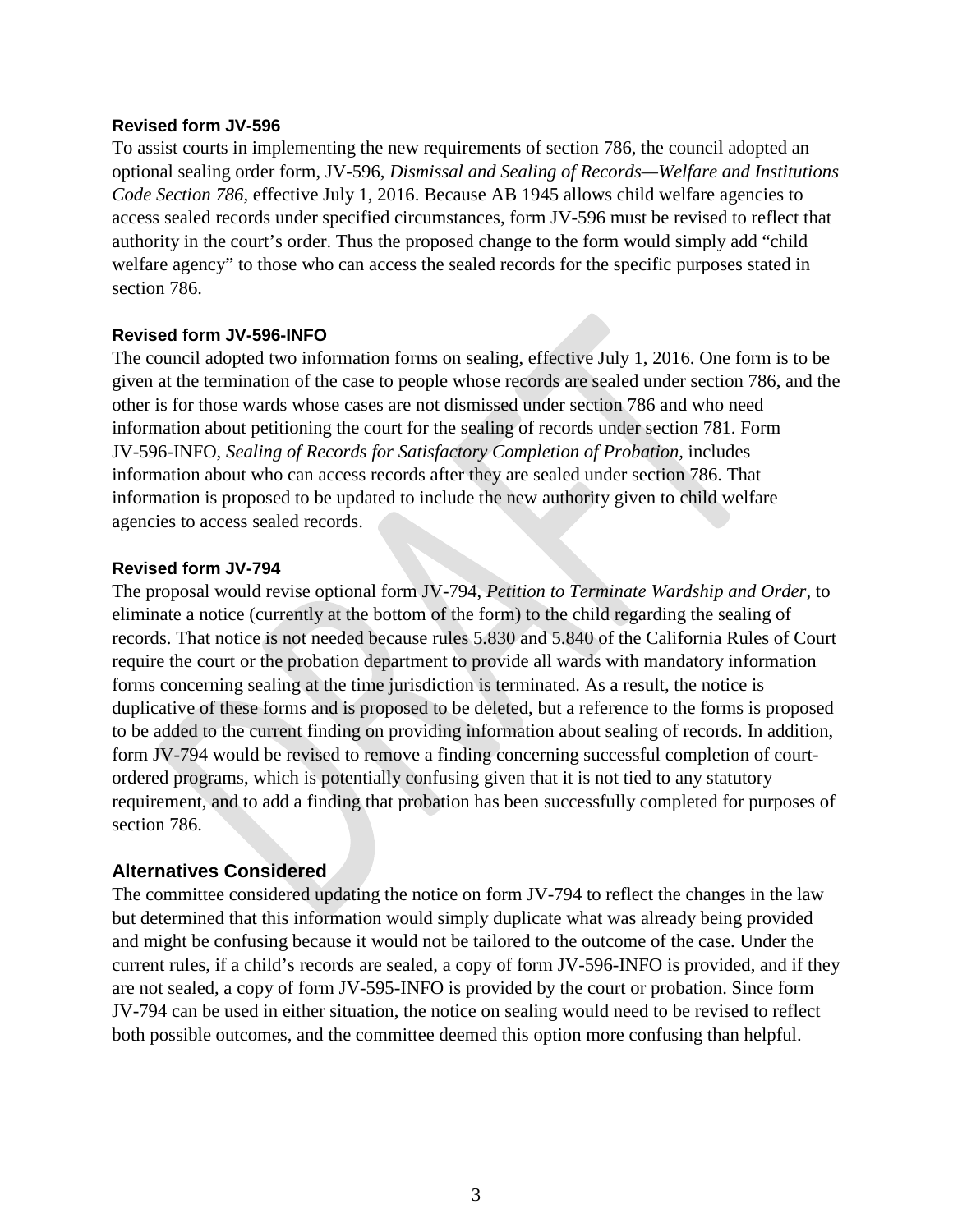# **Implementation Requirements, Costs, and Operational Impacts**

Printing costs may be incurred by courts to provide form JV-596-INFO as required by law. Those courts that print form JV-060 will also need to replace their existing stock with new versions. Some courts may incur programming charges if electronic systems are used for the court orders. All of these impacts are a result of legislative changes and are necessary to make the forms legally accurate. In addition, because the informational forms are available in other languages, there will be costs to translate the revised forms.

# **Request for Specific Comments**

In addition to comments on the proposal as a whole, the advisory committee is interested in comments on the following:

- Does the proposal appropriately address the stated purpose?
- Is it preferable to delete the notice on form JV-794 in light of the new informational forms, or should it be revised?
- Should information be added to form JV-596-INFO or form JV-595-INFO regarding the changes in what employers may ask people with juvenile records to disclose, enacted by Assembly Bill 1843 (Stone; Stats. 2016, ch. 686), or should those forms remain focused on the impact of sealing of records?

The advisory committee also seeks comments from *courts* on the following cost and implementation matters:

- Would the proposal provide cost savings? If so, please quantify.
- What would the implementation requirements be for courts—for example, training staff (please identify position and expected hours of training), revising processes and procedures (please describe), changing docket codes in case management systems, or modifying case management systems?
- Would four months from Judicial Council approval of this proposal until its effective date provide sufficient time for implementation?
- How well would this proposal work in courts of different sizes?

# **Attachments and Links**

- 1. Proposed revised forms JV-060, JV-596, JV-596-INFO, and JV-794, at pages 5–14
- 2. Link A: Assembly Bill 1945, *[http://leginfo.legislature.ca.gov/faces/billNavClient.xhtml?bill\\_id=201520160AB1945](http://leginfo.legislature.ca.gov/faces/billNavClient.xhtml?bill_id=201520160AB1945)*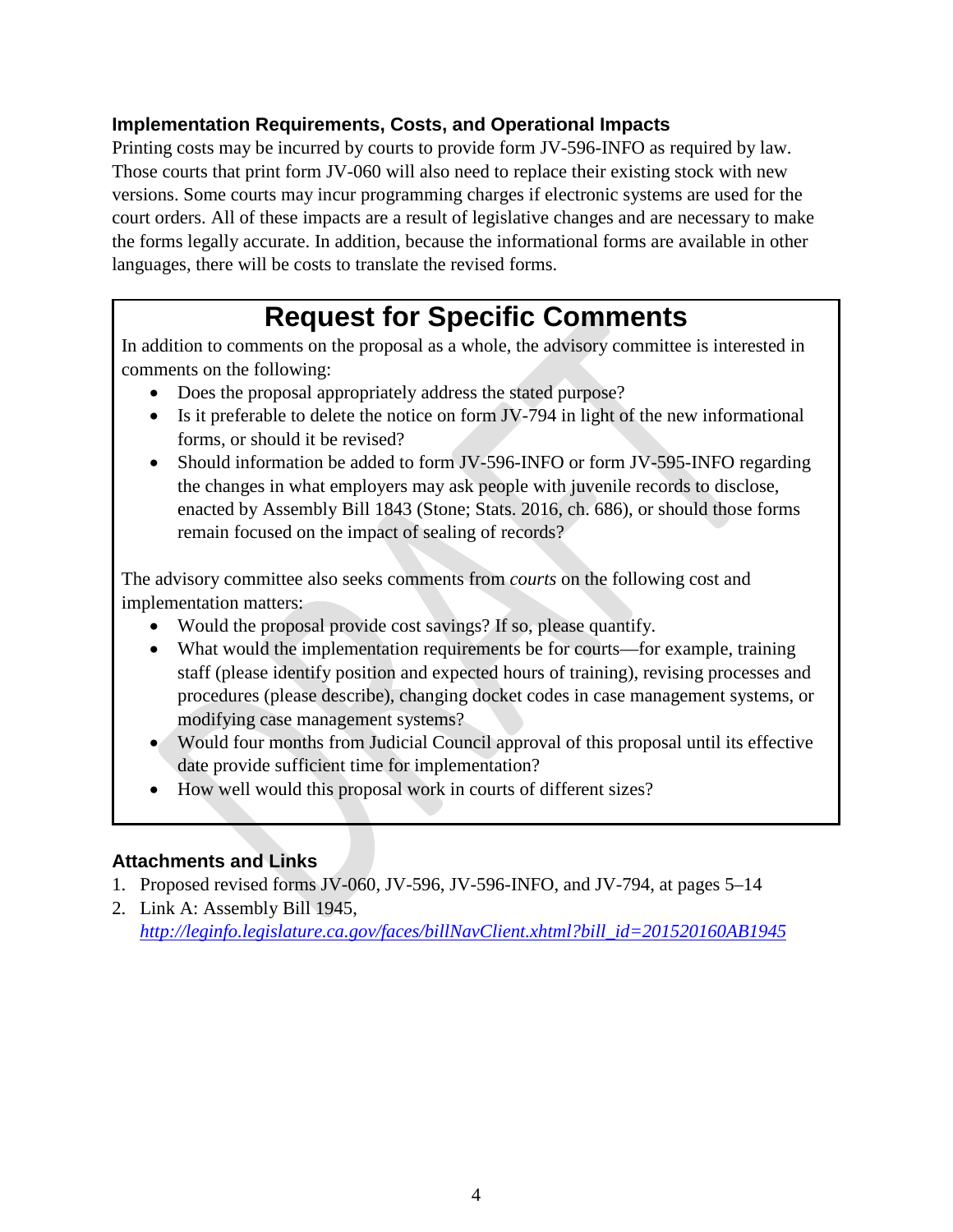#### **Can my child's juvenile court record be used against him or 26.her as an adult?**

Under the three-strikes law, certain serious or violent felonies committed as a juvenile can be counted as strikes and used against your child in the future.

#### **What should I do as a parent? 27.**

All your parental responsibilities continue when your child receives a citation. You may want to contact a lawyer for assistance.

If your child is placed in a group home or committed to a probation camp or the Division of Juvenile Justice, do your best to maintain contact with your child and support the positive activities he or she does there. Understand what is happening in your child's life so that you can prepare for his or her return. Explore ways of creating a protective and supportive environment for your child's return to school or work. Develop strategies to hold your child accountable for his or her behavior.

Contact your child's parole agent or probation officer to ask for referrals to community organizations that can assist you, such as parent groups or counseling. Your school district and local hospital or mental health department may also offer programs.

# **County**

# **JUVENILE COURT INFORMATION FOR PARENTS**

The purposes of the delinquency court are to protect, give guidance to, and rehabilitate children who commit delinquent acts, and to protect the community.

If your child becomes a ward of the court as a juvenile delinquent, the court will make orders for you and your child so that your child and the community will be protected.

As a ward of the delinquency court:

- 1. Your child may be allowed to live in your home under court supervision; or
- Your child may be placed outside of your home in an unlocked or 2.locked facility, depending upon your child's age, the seriousness of the offense, and your child's history of delinquency.

The petition and other papers you may have received say your child is accused of having done certain delinquent acts. The petition does not prove anything, but it is important for you to know what your child is accused of having done. You have the right to receive a copy of the petition.

#### **PLEASE READ THE PETITION CAREFULLY.**

#### **My child came home after being arrested. What will happen 1. now?**

Your county's probation department will probably get in touch with you and ask your child to come in for a meeting with a probation officer.

Form Approved for Optional Use Judicial Council of California JV-060 [Rev. September 1, 2017]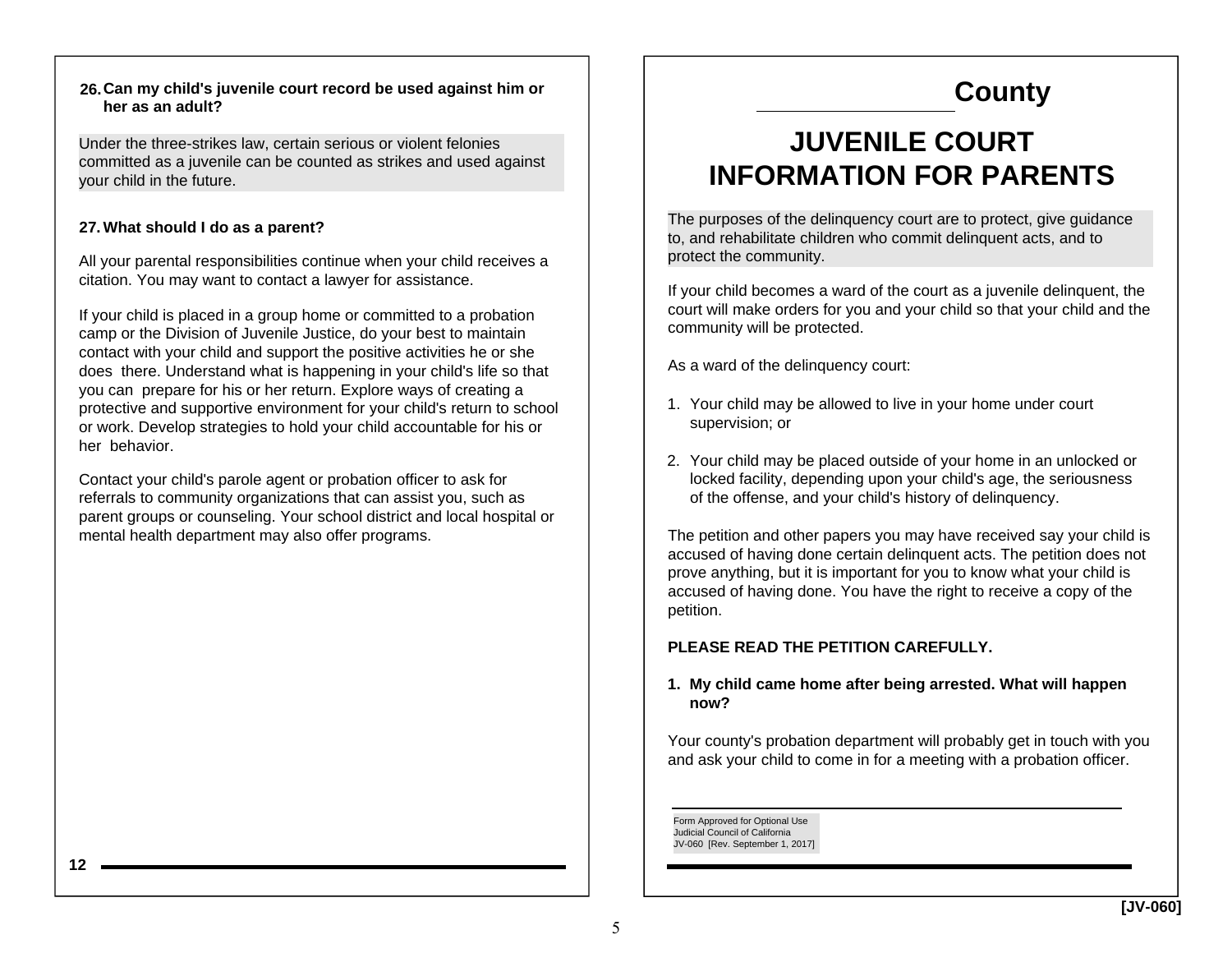You may receive a Notice to Appear (a specific date and time you must show up at the probation department).

In some cases, your child may receive a Notice to Appear directly in juvenile court.

**My child was arrested and taken into custody. What can the 2. arresting officer do?**

The officer may do one of five things:

- a. Let your child go home to you or accompany him or her home or back to the place of arrest, and maintain a record of the contact.
- b. Refer your child to a community agency providing shelter, care, diversion, or counseling.
- c. In some counties, require your child to return to the police station rather than to the probation department (this is sometimes referred to as "cited back").
- d. Give you and your child a Notice to Appear, telling you what you and your child must do and when you must do it.
- e. Shortly after the arrest, lock up your child in the probation juvenile hall (this is called "detention"). If your child is locked up or held by the officer, your child has the right to make at least two phone calls no later than one hour after arrest. One of the phone calls must be a completed call to a parent, guardian, responsible relative, or employer. The other call must be a completed call to an attorney. If the officer is going to question your child about what happened, the officer must also tell your child that he or she has the right to remain silent, that anything your child says will be used against him or her, that he or she has a right to be represented by a lawyer, and that the court will appoint a lawyer if your child cannot afford one. These are called *Miranda* rights. If the officer is not going to question your child, the officer will not necessarily explain these rights.

#### **Will I be required to pay my child's fees? 24.**

Yes. Unless you have been the victim of your child's crime, you may receive a bill from the county for all or a portion of your child's attorney's fees. You will be billed for probation department services fees (such as food and laundry while your child was in juvenile hall), and placement costs for keeping your child in a state placement such as the Division of Juvenile Justice, a probation camp, or an out-ofhome placement. These costs can be expensive. You will have a chance to show how much, if any, of these costs you are able to pay. The Juvenile Court does not make this determination.

#### **Can my child's juvenile records be sealed? 25.**

This is very important for your child because when records are sealed, it is as if the offense that brought your child to court never happened. That means that your child can truthfully say that he or she does not have a criminal record (except possibly to this if your child wants to join the military or get federal security clearance).

If your child's case is dismissed by the juvenile court after January 1, 2015, because your child satisfactorily completed probation (formal or informal), in many cases the court will have sealed your child's records. If the court seals your child's records for this reason, he or she should receive a copy of the sealing order and form JV-596-INFO *Sealing of Records for Satisfactory Completion of Probation.*

If the court finds that your child has not satisfactorily completed probation, it will not dismiss the case and will not seal the records at termination. If your child wants to have the records sealed in this situation, he or she will need to ask the court to seal the records at a later date (see form JV-595-INFO, *How to Ask the Court to Seal Your Records,* for more information about asking the court to seal records).

The court will not seal your child's records if your child is found to have committed an offense listed in Welfare and Institutions Code section 707(b) (these are violent offenses such as killing, raping, or kidnapping, and also some offenses involving drugs or weapons) when he or she was 14 or older and it was not dismissed or reduced to a lesser offense not listed in 707(b).

**211**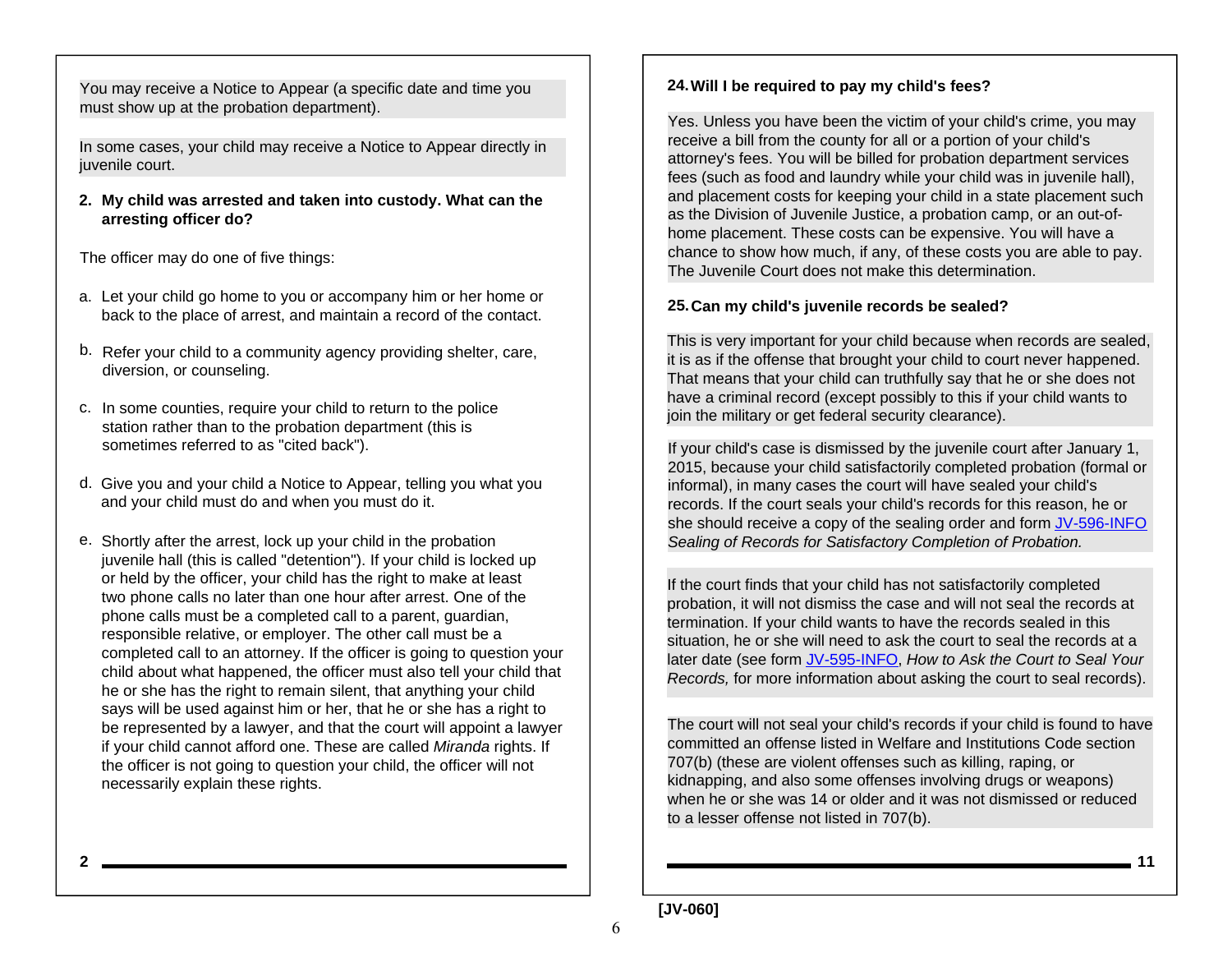You may visit your child during visiting hours, which are on Saturdays or Sundays for 2 to 3 hours at a time, depending on the reception center. The Ventura reception center for girls allows visits for up to 6½ hours at a time. You may not call your child at the reception center, but you may write to your child. Your child may make collect calls to you from a pay phone.

#### **When would my child go to the Division of Adult 22. Operations instead of the Division of Juvenile Justice (DJJ)?**

Your child can be sentenced to adult prison (California Department of Corrections and Rehabilitation, Division of Adult Operations) if he or she is tried as an adult (see questions 19 and 20). If your child will be tried as an adult, it is extremely important to talk to your child's attorney about all of the very serious consequences of your child's situation.

Between the ages of 14 and 18, your child must stay at DJJ even if he or she is sentenced to adult prison.

Your child may serve the entire term at DJJ if the term will end before he or she reaches age 21. If your child's term will last past age 21, then your child could be at DJJ until age 18, and then would automatically be transferred to the Division of Adult Operations on his or her 18th birthday.

#### **Am I financially liable for my child's acts? 23.**

Yes. You may also have to pay restitution to the victim if your child is ordered to pay. Restitution is money to pay for the victim's losses caused by your child's illegal conduct. Examples of restitution might include the value of stolen or damaged property, medical expenses, and lost wages. Restitution that remains to be paid when your child's case is closed becomes a civil judgement, which can affect your credit score.

If your child is locked up or held somewhere, the officer must take immediate steps to notify you that your child is in custody and where your child is being held. When you are notified, the officer must also tell you about each of the *Miranda* rights that your child has.

#### **If we get a Notice to Appear, what will happen at the meeting 3. with the probation officer? What should I do?**

If your child doesn't already have a lawyer, you may wish to contact the public defender or a private attorney for advice.

One of three things may happen at the meeting:

- The probation officer can reprimand your child and then let your a. child go home without getting the juvenile court involved.
- The probation officer may offer your child a voluntary program b. instead of going to court. Each county is different and programs vary, but generally if your son or daughter successfully completes the program (for example, attending special classes or substance abuse counseling, performing community service, cleaning graffiti, or going to a youth or peer court if your county has one), the juvenile court does not need to become involved. If you and your child agree to a voluntary program, the probation department may ask you to sign an informal contract describing what you and your child must do. It can last up to six months.
- The probation officer can refer your child's case to the district c. attorney, who will decide whether or not to file a petition.

#### **Do I need a lawyer for myself? 4.**

No, not usually. If your child has a lawyer, the lawyer represents your child and not you.

#### **Does my child need a lawyer? 5.**

Yes, and your child has a right to a lawyer who is both effective and prepared. California Rules of Court, rule 5.664 talks about the training and education that juvenile delinquency attorneys must have.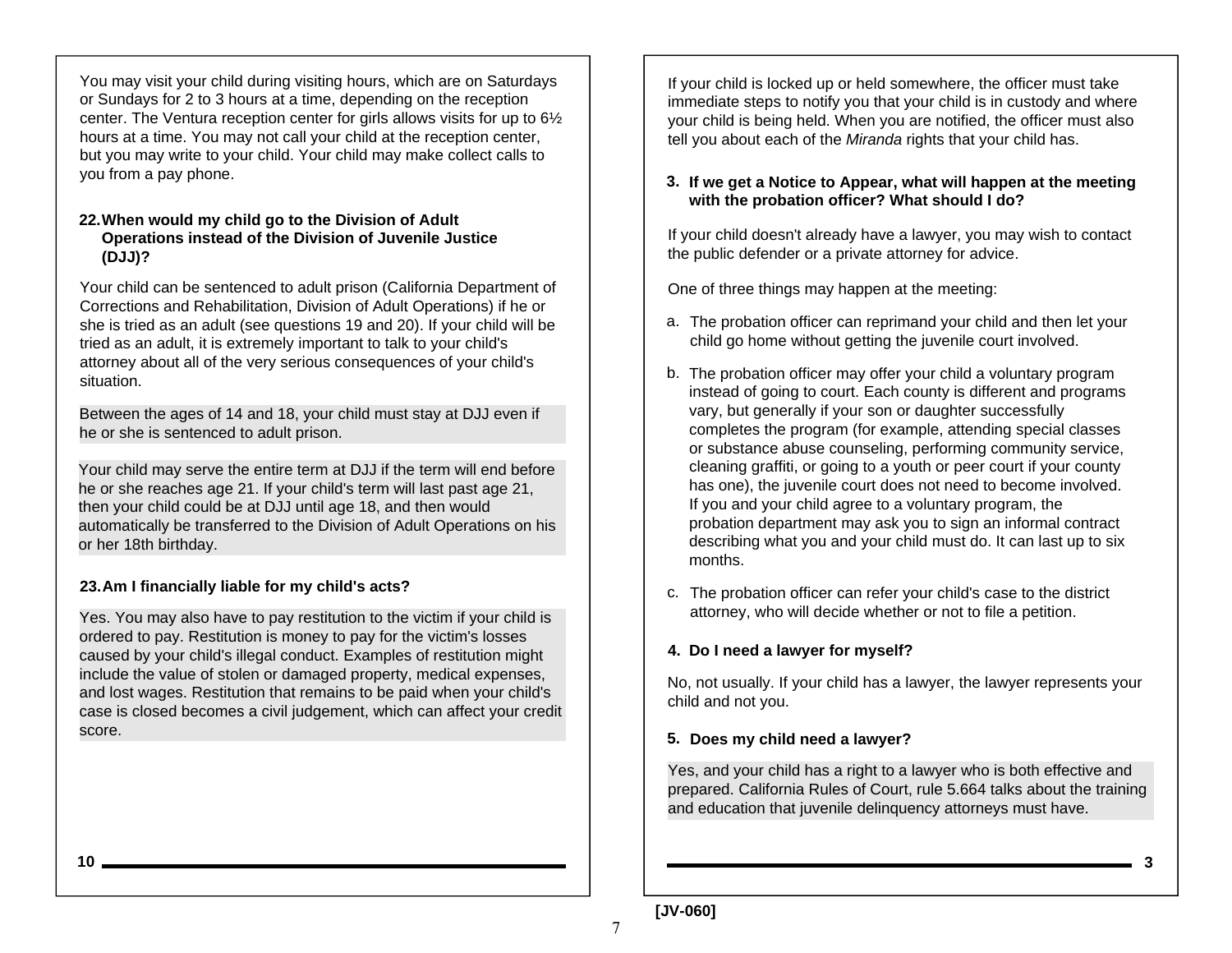#### **My child's probation officer told me that the district attorney**  6. **will be filing a petition. What does that mean?**

A petition asks the court to become involved in your child's life. The petition says what the state believes your child did. Later, a judge will decide if what the petition says is true.

There are two types of petitions. They are named after numbered sections of California law:

- a. **601 Petition.** A 601 Petition is filed by the probation department and says that a child has run away, skipped school, violated curfew, or regularly disobeyed his or her parents. If the court finds that the petition is true, the youth may become a "ward" of the court and is known as a "status offender."
- b. **602 Petition.** A 602 Petition is filed by the district attorney's office and says that a child has committed an act that would be considered against the law if an adult had done it. If the court finds the facts stated in the petition to be true, the child becomes <sup>a</sup>"ward" of the court as a delinquent.

Section 602 covers any act that is against the law when an adult does it. This includes felonies such as auto theft, burglary, selling a controlled substance (drugs), rape, and murder, and misdemeanors such as simple assault and drunk driving.

The penalty for the offense depends on the type of offense.

#### **What will happen if my child is taken to juvenile hall after 7. the arrest?**

It is up to the probation officer whether or not to keep your child in custody. The probation officer may let your child go home without asking the district attorney to file a petition. The probation officer may allow your child to go home and still refer the case to the district attorney, who will decide whether or not to file a petition. There may be restrictions placed on your child as a condition of being allowed to go home.

#### **May the victim attend and speak at the disposition hearing? 18.**

Yes. A crime victim's bill of rights allows the victim to come to the hearing. The victim, and his or her parents if the victim is a child, will get notice of the hearing.

#### **When can my child be tried as an adult? 19.**

For some felonies, your child can be tried and sentenced as an adult if your child is at least 14 years old. The case would be moved to adult court. There are major differences between juvenile and adult criminal court procedures and philosophies. If the district attorney requests that your child be tried as an adult, it is extremely important to talk to your child's attorney about all of the very serious consequences of your child's situation.

#### **What felonies are likely to be tried in adult court? 20.**

A child can be tried in adult court for a wide range of offenses. These are violent and serious offenses, including murder and attempted murder, arson of an inhabited building, robbery with a dangerous or deadly weapon, some forms of rape, some forms of kidnapping and carjacking, some felonies involving firearms, certain controlled substance offenses, and certain violent escapes from a juvenile detention facility.

#### **Where will my child go if he or she is sent to the Division 21. of Juvenile Justice (DJJ)?**

Your child will first go to a reception center for 30 to 90 days. After that, your child will be sent to one of three correctional facilities or the Pine Grove Youth Conservation Camp. The correctional facilities are:

- N.A. Chaderjian Youth Correctional Facility in Stockton a. (209-944-6400)
- b. O.H. Close Youth Correctional Facility in Stockton (209-944-6391)
- c. Ventura Youth Correctional Facility (for girls) (805-485-7951)

**4**

**9**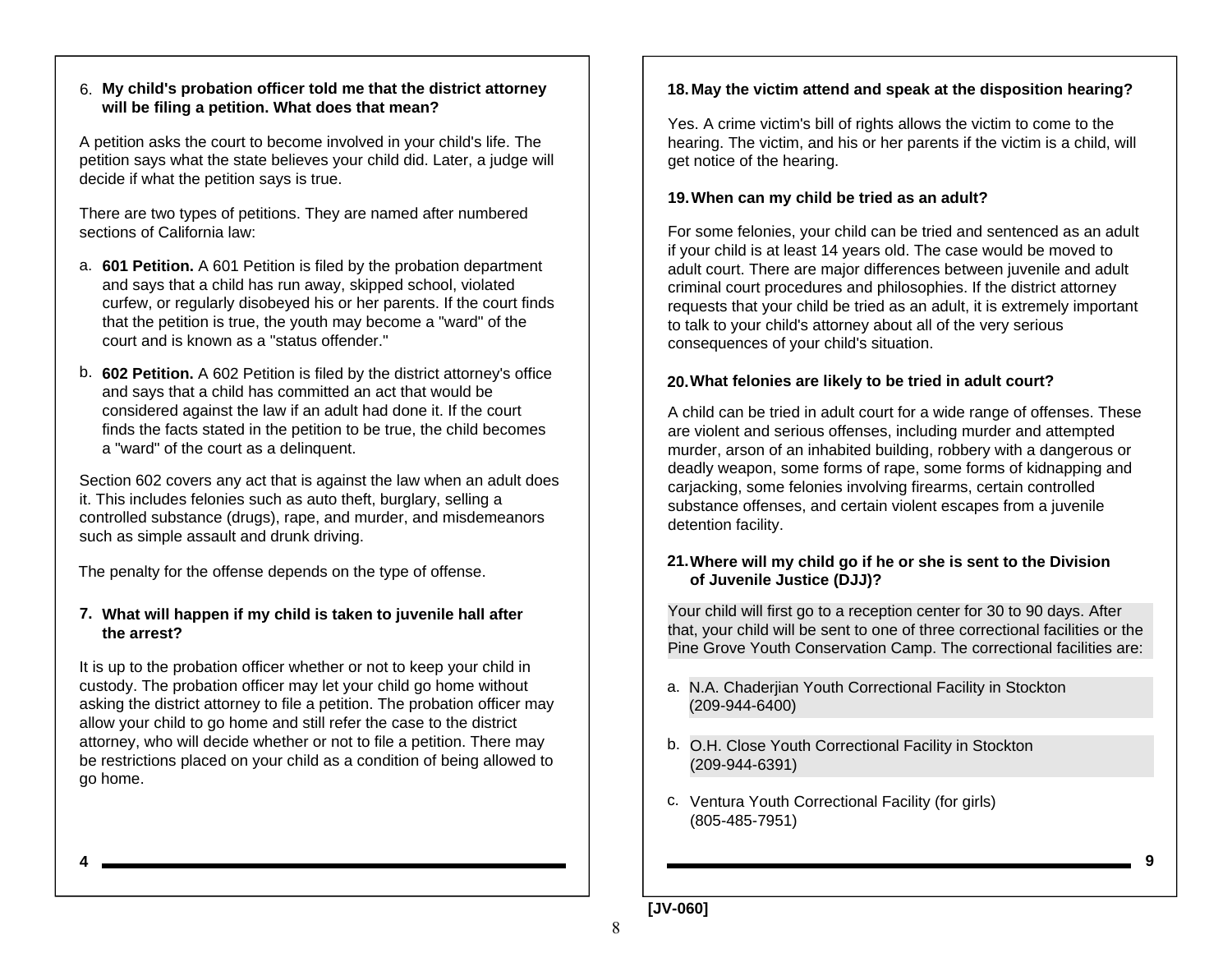- c. Your child may be placed on probation and ordered to live in a relative's home, a private residential group home, or an institutional program.
- Your child may be placed on probation and sent to a probation d. camp or ranch.
- Your child may be committed to the California Department of e. Corrections and Rehabilitation, Division of Juvenile Justice (DJJ). (But if your child is tried as an adult, the adult criminal court could sentence your child to the California Department of Corrections and Rehabilitation, Division of Adult Operations (see questions 19 and 20).
- As a parent, you may be ordered to comply with conditions such as f. counseling or parent training.

#### **May I be present at the hearings? 15.**

Yes. In fact, state law requires you to be present. One thing the judge will decide is what will be best for your child. Depending on the offense, if you can show that your child will listen to you and follow your rules, and that you will hold your child accountable and be supportive at home, the judge may order that your child be released to your custody.

#### **May I speak at the hearings? 16.**

You may speak if the judge asks you questions directly, or if you are called as a witness. You may ask to speak to the judge. Generally, your child's lawyer will speak for your child. The district attorney will speak for the state. The probation department may be called as a witness.

#### **Do we have the right to an interpreter? 17.**

Your child has a constitutional right to an interpreter. You may also have a right to an interpreter and should ask for one if you need one.

If the probation officer keeps your child locked up, the law requires that a petition be filed very quickly, usually within 48 hours from the time the child is taken into custody by the police. Then there must be a detention hearing the next day that the court is in session. The courts are closed on Saturdays, Sundays, and holidays.

#### **How long could my child have to stay in juvenile hall? 8.**

At the detention hearing, the judge could decide your child must be kept in juvenile hall until the next hearing. The different hearings are described in question 12. The judge may continue to order your child to remain in juvenile hall until the case is finished.

#### **Can I visit my child in juvenile hall? 9.**

Usually, but you should contact the probation officer to find out when you can see your child.

#### **What is the role of the probation officer? 10.**

The probation officer is responsible for writing a report to the juvenile court judge about your child. The report tells the judge what the probation department thinks would be best for your child if the judge finds that your child committed the crime. The report also includes your child's prior arrest record; a description of the current offense; statements from your child, his or her family, and other people who know your child well; a school report; and a statement by the victim. The probation officer presents this report at the disposition hearing.

If your child is placed on probation, the probation officer will enforce the court's orders. This means monitoring your child to make sure he or she obeys the law and follows the terms of probation. The probation officer will also encourage your child's positive involvement in school and participation in job training, counseling, and community programs. Depending on the situation, the probation officer could meet with your child as often as twice a week or as little as once a month.

If your child is in custody, and the judge decides your child should not go home right after the case is finished, the probation officer's job is to find an appropriate placement for your child. This could be with a relative, in a county-based foster or group home, or in a private institution.

**5**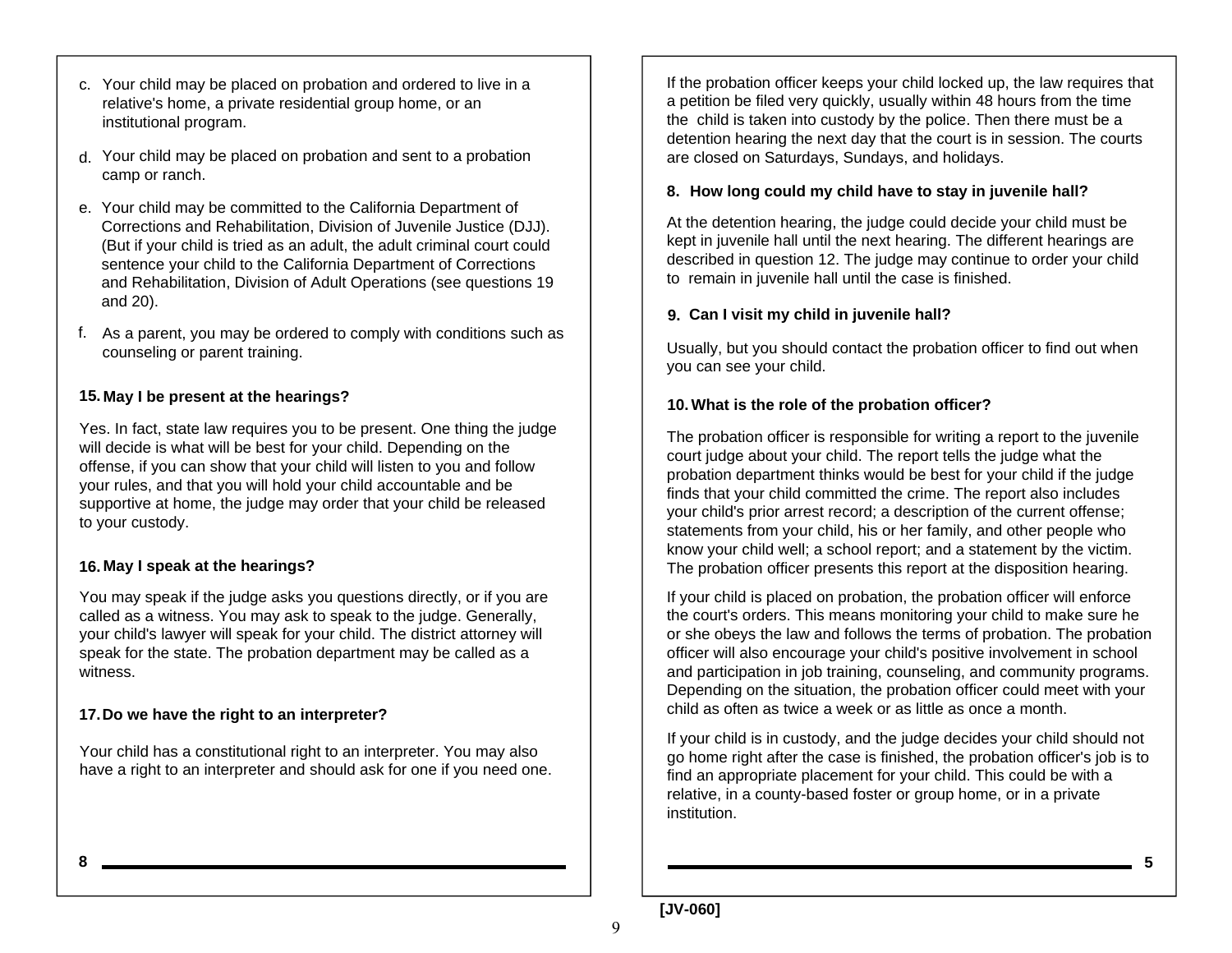#### **How will my child and I find out about the court hearings? 11.**

If your child is locked up you should get the petition and notice of the hearing, personally or by mail, as soon as possible after the petition is filed and at least 5 days before the hearing. If the hearing is less than 5 days after the petition is filed, you will get notice at least 24 hours before the hearing. Your child has the right to get notice if he or she is at least 8 years old.

If your child is not in custody, you should get notice of the petition and hearing personally or by first-class mail at least 10 calendar days before the hearing.

#### **What hearings will my child go to in juvenile court? 12.**

There are several types of hearings:

- a. **The Detention Hearing.** If your child is locked up in juvenile hall for more than 48 hours, there will be a detention hearing after no more than 72 hours, counting only court business days (no Saturdays, Sundays, or holidays). At the detention hearing, the judge will decide whether or not to let your child go home before the next hearing.
- b. **The Pretrial or Settlement Conference.** In many counties, a court appearance is scheduled to try to resolve the matter without a trial.
- c. **Hearings on Motions.** There may be court appearances for the court to hear additional matters that come up before the matter is resolved.
- d. **The Transfer to Criminal Court Jurisdiction Hearing.** If your child is at least 14 years old, the district attorney may ask that your child be tried in adult court. At this hearing on transfer of jurisdiction to criminal court, the judge will decide whether your child will be tried in adult court or in juvenile court. If the judge decides that your child's case should be transferred, he or she will be tried in adult court. If your child is younger than 14, he or she cannot be transferred to adult court.
- e. **The Jurisdiction Hearing.** At the jurisdictional hearing, the judge will decide whether or not your child committed the offense.
- **6**
- f. **The Disposition Hearing.** If the judge rules that your child committed the offense, then at the disposition hearing the judge will decide what orders should be made about your child. If the judge rules that your child did not commit the offense, there is no disposition hearing. Sometimes the disposition hearing is held right after the jurisdiction hearing, on the same day.
- g. **Review Hearings.** In some cases, the law or the court may set hearings to review your child's progress and performance under probation supervision.

#### **What will happen at the jurisdiction hearing? 13.**

In many cases, the child will admit all or part of the petition.

Your child's attorney will advise your child as to whether or not to make an admission.

If there is a contested hearing, or "trial," the district attorney will present the case against your child. Then your child's attorney will present your child's defense. Based on this evidence, the judge will decide whether or not your child has committed the acts he or she is accused of. If the judge makes a "true finding," this means that there is enough evidence for the judge to find beyond a reasonable doubt that your child did commit the acts.

After a "true finding," the judge schedules a disposition hearing to decide what the consequences will be.

If there is not enough evidence for the judge to find that your child committed the act he or she is accused of, the case will be dismissed. If your child is in custody, he or she will be released.

#### **What will happen at the disposition hearing? 14.**

The judge will decide one of six things:

- Your child may remain at home on probation supervision for up a.to 6 months.
- Your child may be ordered home under the formal supervision b. of a probation officer. Formal supervision is set up by the judge.

**7**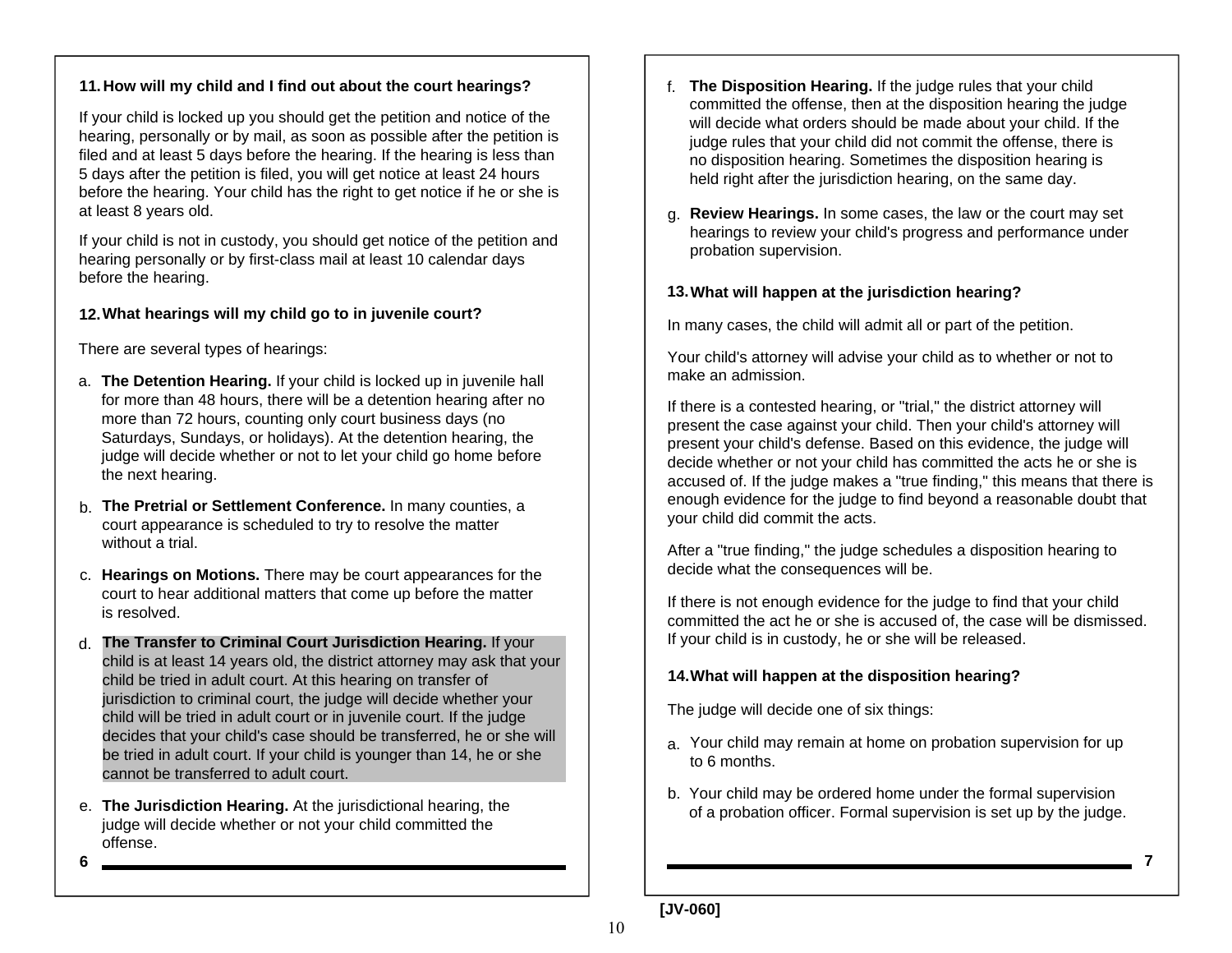Form Approved for Optional Use

**DISMISSAL AND SEALING OF RECORDS-WELFARE AND INSTITUTIONS CODE SECTION 786**

| ATTORNEY OR PARTY WITHOUT ATTORNEY:                                                                      | STATE BAR NO:                                    | <b>FOR COURT USE ONLY</b>                                                                                                          |
|----------------------------------------------------------------------------------------------------------|--------------------------------------------------|------------------------------------------------------------------------------------------------------------------------------------|
| NAME:                                                                                                    |                                                  |                                                                                                                                    |
| FIRM NAME:                                                                                               |                                                  |                                                                                                                                    |
| <b>STREET ADDRESS:</b>                                                                                   |                                                  |                                                                                                                                    |
| CITY:                                                                                                    | STATE:<br>ZIP CODE:                              |                                                                                                                                    |
| TELEPHONE NO.:                                                                                           | FAX NO.:                                         |                                                                                                                                    |
| <b>E-MAIL ADDRESS:</b>                                                                                   |                                                  |                                                                                                                                    |
| ATTORNEY FOR (name):                                                                                     |                                                  |                                                                                                                                    |
| SUPERIOR COURT OF CALIFORNIA, COUNTY OF                                                                  |                                                  |                                                                                                                                    |
| <b>STREET ADDRESS:</b>                                                                                   |                                                  |                                                                                                                                    |
| <b>MAILING ADDRESS:</b><br>CITY AND ZIP CODE:                                                            |                                                  |                                                                                                                                    |
| <b>BRANCH NAME:</b>                                                                                      |                                                  |                                                                                                                                    |
|                                                                                                          |                                                  |                                                                                                                                    |
| <b>CASE NAME:</b>                                                                                        |                                                  |                                                                                                                                    |
|                                                                                                          |                                                  |                                                                                                                                    |
|                                                                                                          | <b>DISMISSAL AND SEALING OF RECORDS-</b>         | <b>CASE NUMBER:</b>                                                                                                                |
|                                                                                                          | <b>WELFARE AND INSTITUTIONS CODE SECTION 786</b> |                                                                                                                                    |
|                                                                                                          |                                                  |                                                                                                                                    |
| 1. Name of subject child:                                                                                |                                                  | Date of birth:                                                                                                                     |
| 2. a. Date of hearing:                                                                                   |                                                  | Dept.:<br>Room:                                                                                                                    |
|                                                                                                          |                                                  |                                                                                                                                    |
| b. Judicial officer (name):                                                                              |                                                  |                                                                                                                                    |
|                                                                                                          |                                                  | 3. The court has read and considered the report of the probation officer and any other evidence presented or information provided. |
|                                                                                                          |                                                  |                                                                                                                                    |
| THE COURT MAKES THE FOLLOWING FINDINGS AND ORDERS:                                                       |                                                  |                                                                                                                                    |
|                                                                                                          |                                                  | 4. The child has satisfactorily completed a program of informal supervision, probation under section 725, or a term of probation.  |
|                                                                                                          |                                                  |                                                                                                                                    |
| 5. The petition(s) filed on (date(s)):                                                                   |                                                  | is/are dismissed.                                                                                                                  |
| 6. The child's juvenile records related to the arrest(s) on (date(s)):                                   |                                                  |                                                                                                                                    |
| regarding an alleged violation of (specify offense(s)):                                                  |                                                  |                                                                                                                                    |
| in the custody of this court and of the courts, agencies, and officials listed below are ordered sealed: |                                                  |                                                                                                                                    |
|                                                                                                          |                                                  |                                                                                                                                    |
| Probation Dept. (specify county):                                                                        |                                                  |                                                                                                                                    |
| California Dept. of Justice                                                                              |                                                  |                                                                                                                                    |
| Law enforcement agency (specify all):                                                                    |                                                  |                                                                                                                                    |
| Law enforcement case number(s):                                                                          |                                                  |                                                                                                                                    |
| 7.                                                                                                       |                                                  | The court finds that sealing the following additional public agency records will promote the successful reentry and                |
|                                                                                                          |                                                  | rehabilitation of the subject child and orders the records in their custody relating to petitions and arrests listed in 5. and 6.  |

Department of Motor Vehicles:

*(specify):* Other

Attachment

### DISMISS/ **WELFARE AND**

- 
- - b. Judicial officer *(name):*
- 3. The court has read and considered the report of the probation officer and any other evidence presented or information provided.

# **THE COURT MAKES THE FOL**

- The child has satisfactorily c 4.
- The petition(s) filed on *(date(s)):* 5.
- regarding an alleged violatio in the custody of this court a The child's juvenile records related to the arrest(s) on *(date(s)):*  6.

 $\vert$  The court finds that se rehabilitation of the su sealed: 7.

District Attorney *(specify county):*

School:

**Page 1 of 2** Welfare and Institutions Code, § 786

*www.courts.ca.gov*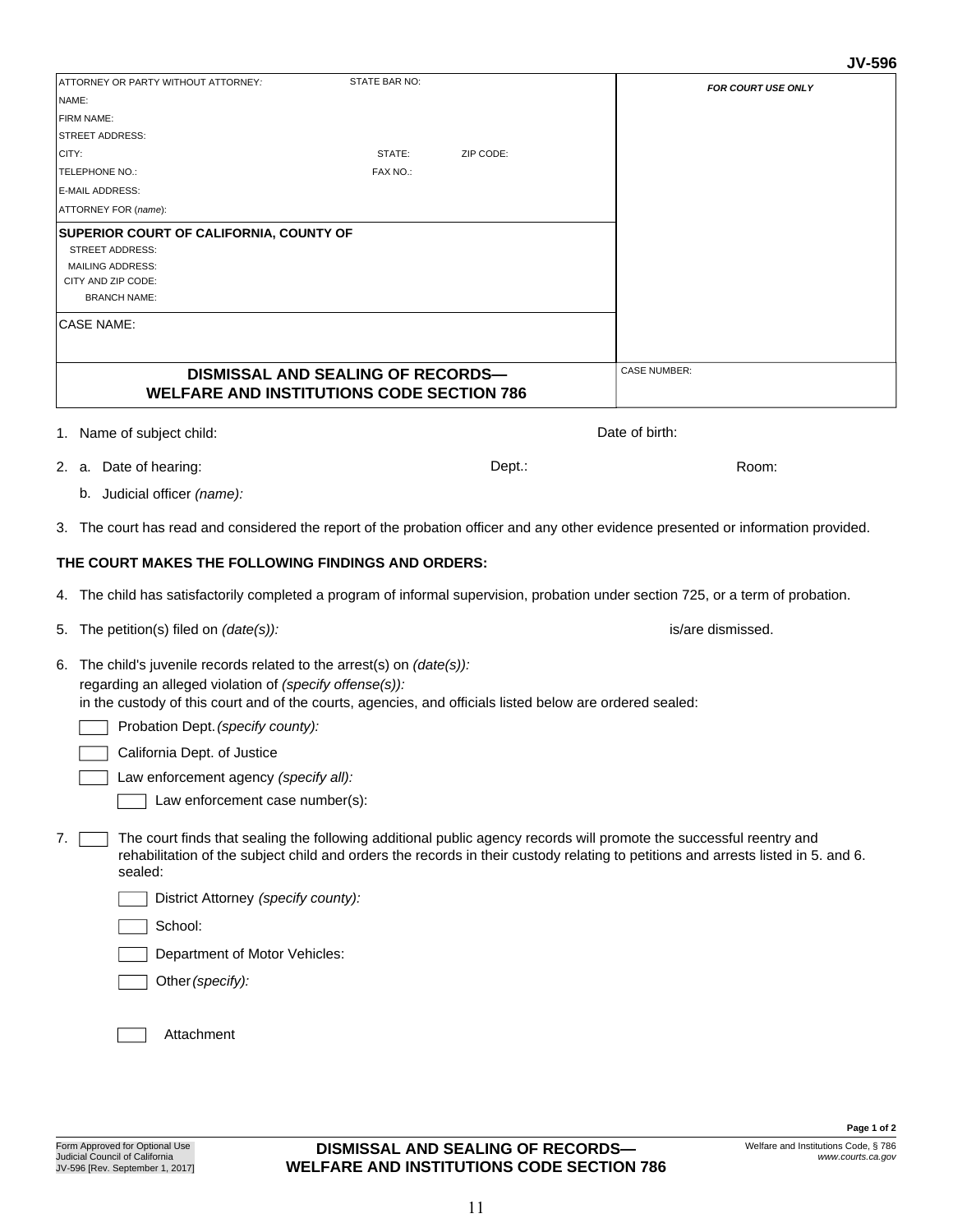| NAME:<br>CHILI<br>$\mathbf{C}$ | CASE NUMBER: |
|--------------------------------|--------------|
|                                |              |

- All records pertaining to the dismissed petition are to be destroyed on the dates stated in this item, and the arrest is deemed never 8. to have occurred except that the prosecuting attorney, probation officer, child welfare agency, and court may access these records for the specific purposes stated in Welfare and Institutions Code section 786.
	- a. Date court records must be destroyed:
	- b. Date all other records must be destroyed:

9. The clerk shall send a certified copy to the clerk in each county in which a record is ordered sealed and a copy to the child, the child's attorney, and each agency and official listed above.

Date:



I certify that the foregoing is a true and correct copy of the original on file in my office.

Date: Clerk, by , Deputy

JUDICIAL OFFICER OF THE SUPERIOR COURT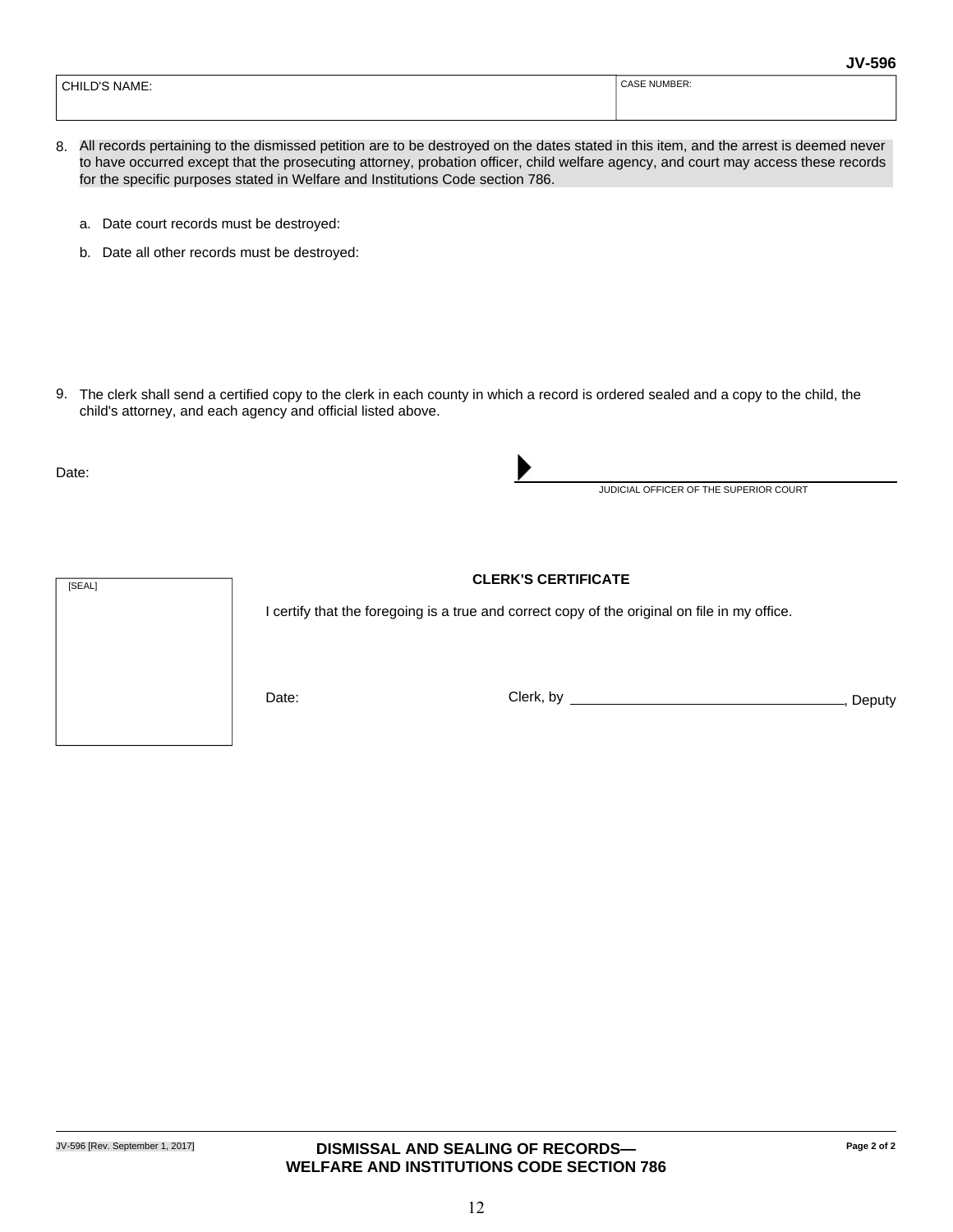# **In many cases, the court will seal your juvenile records if you satisfactorily complete probation (formal or informal supervision).**

If your case is dismissed by the juvenile court after January 1, 2015, because you satisfactorily completed your probation (formal or informal), in many cases the court will have sealed your records. If the court sealed your records for this reason, you should have received a copy of the sealing order with this form.

If the court finds that you have not satisfactorily completed your probation, it will not dismiss your case and will not seal your records at termination. If you want to have your records sealed in this situation, you will need to ask the court to seal your records at a later date (**see Form JV-595-INFO** for more information about asking the court to seal your records).

The court will not seal your records if you were found to have committed an offense listed in Welfare and Institutions Code section 707 (b) (these are violent offenses such as killing, raping, or kidnapping, and also some offenses involving drugs or weapons) when you were 14 or older and it was not dismissed or reduced to a lesser offense not listed in 707 (b).

# **How will the court determine if probation is satisfactorily completed?**

If you have done what you were ordered to do while on probation, and have not been found to have committed any further crimes (felonies or any misdemeanors for crimes involving moral turpitude, such as a sex crime or a crime involving dishonesty), the court will find that your probation was satisfactorily completed even if you still owe restitution, court ordered fees, and fines , **BUT...**

# **Restitution and court fines and fees must still be paid.**

Even if your records are sealed, you are still required to pay your restitution and court-ordered fees and fines. Your sealed records can be looked at to enforce those orders.

# **Which records will be sealed?**

The court will order your court, probation, Department of Justice, and law enforcement agency records sealed for the case the court is closing and prior cases, if the court determines you are eligible. If you or your attorney ask the court, it can also seal records of other agencies (such as the District Attorney) if it finds that doing so would help you to be rehabilitated.

If you have more than one juvenile case and are unsure which records were sealed, ask your attorney or probation officer.

### **Who can see your sealed records?**

- If your records were sealed by the court at dismissal, the prosecutor and others can look at your record to determine if you are eligible to participate in a deferred entry of judgment or informal supervision program.
- If you apply for benefits as a nonminor dependent, the court may see your records.
- If a new petition is filed against you for a felony offense, probation can look at what programs you have participated in but cannot use that information to keep you in juvenile hall or to punish you.
- If you have been found to have committed a felony by the juvenile court, your sealed records can be viewed to determine what disposition (sentence) the court should order.
- If you are arrested for a new offense and the prosecuting attorney asks the court to transfer you to adult court, your record can be reviewed to determine if transfer is appropriate.
- If you are in foster care, child welfare can look at your records to determine an appropriate placement or services for you.
- If you want to have access to your records or allow someone else to inspect them, you can request the court to unseal them.

NOTE: Even if someone looks at your records in one of these situations, your records will stay sealed in the future and you do not need to ask the court to seal them.

# **If your records are sealed, do you have to report the offenses in the sealed records on job, school, or other applications?**

**No.** Once your records are sealed, the law treats those offenses as if they did not occur and you do not need to report them. **However,** the military and some federal agencies may not recognize sealing of records and may be aware of your juvenile justice history, even if your records are sealed. If you are seeking to enlist in the military or apply for a job requiring you to provide information about your juvenile records seek legal advice about this issue.

Judicial Council of California, *www.courts.ca.gov* Rev. September 1, 2017, Mandatory Form Welfare and Institutions Code, § 786 Cal. Rules of Court, rule 5.840

**Sealing of Records for Satisfactory JV-596-INFO, Page 1 of 1 Completion of Probation**